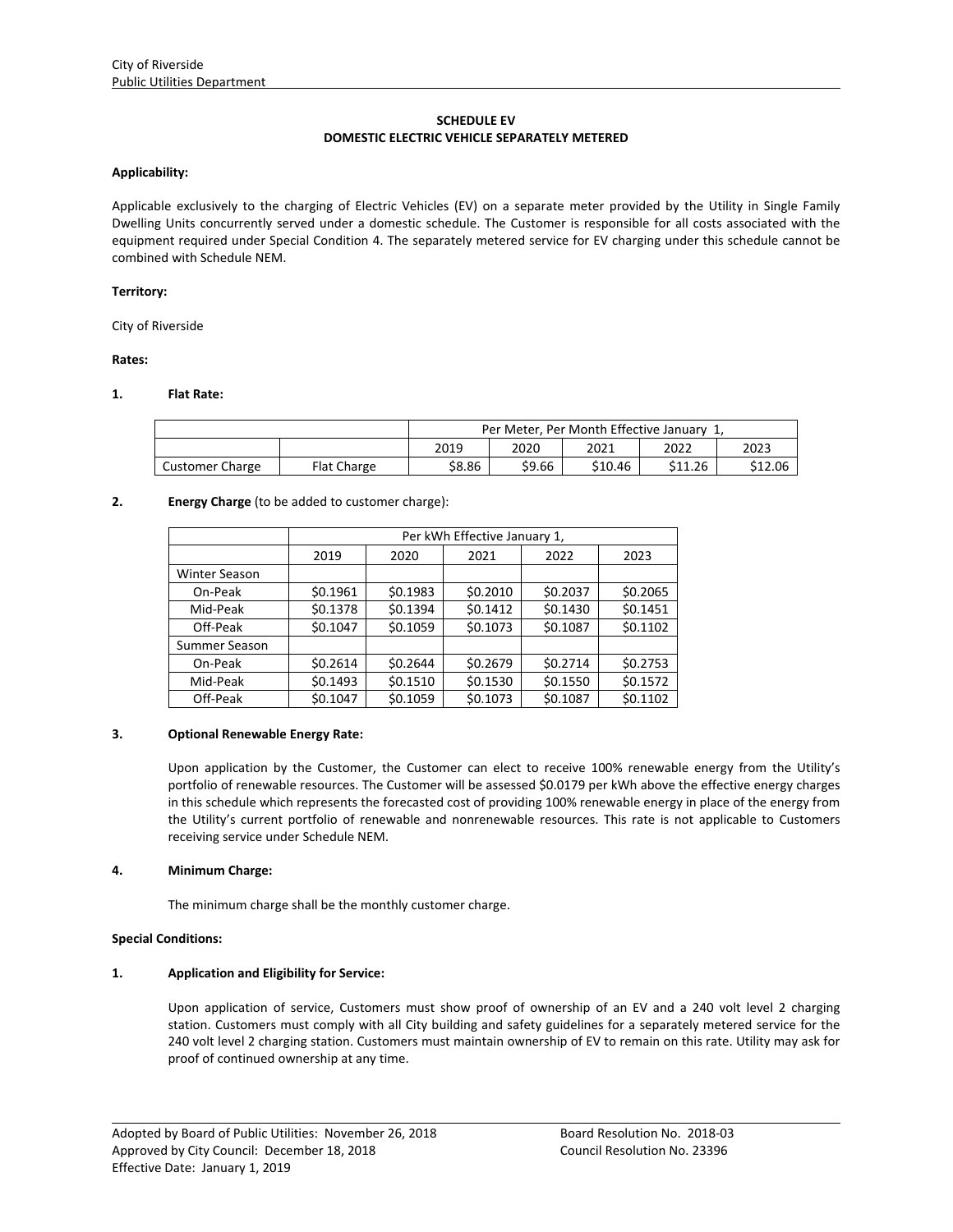### Schedule EV – Electric Vehicle Only **Business Contract Contract Contract Contract Contract Contract Contract Contract Contract Contract Contract Contract Contract Contract Contract Contract Contract Contract Contract Contr**

# **2. Network Access Charge (NAC):**

A Customer concurrently receiving separately metered service under Schedule EV and service under a domestic schedule will be billed at the Tier 3 NAC under the domestic schedule.

### **3. Time periods are defined as follows:**

On‐Peak: 2:00 p.m. to 7:00 p.m. every day during the summer season 4:00 p.m. to 9:00 p.m. every day during the winter season

Mid‐Peak: 6:00 a.m. to 2:00 p.m. and 7:00 p.m. to 11:00 p.m. every day during the summer season 6:00 a.m. to 4:00 p.m. and 9:00 p.m. to 11:00 p.m. every day during the winter season

Off-Peak: 11:00 p.m. to 6:00 a.m. every day during the summer and winter season

Summer shall commence at 12:00 a.m. on June 1 and continue through September 30 of each year. Winter shall commence at 12:00 a.m. on October 1 of each year and continue through May 31 of the following year.

## **4. Metering:**

The point of delivery must contain equipment to separately meter EV charging facilities. Where the Utility determines that the operation of the EV charging facilities may interfere with service to that Customer or other Customers, the Utility will install a load management device to control when EV charging will occur. The Customer shall supply, at no expense to the Utility, a suitable location for meters and associated equipment used for billing.

# **5. Terms of Service:**

A Customer receiving service under this schedule may elect to change to another applicable rate schedule but only after receiving service on this schedule for at least 12 consecutive months. If a Customer elects to discontinue service on this schedule, the Customer will not be permitted to return to this schedule for a period of one year.

### **6. Interconnection:**

Customers taking service under this schedule shall have no electrical interconnection beyond the Utility's point of delivery between electrical loads eligible for service under this schedule and any other electrical loads.

### **7. Power Cost Adjustment Factor:**

The rates above are **not** subject to the Power Cost Adjustment Factor.

### **8. State Mandated Public Benefits Program:**

The rates above are subject to a surcharge (Public Benefits Charge) as adopted via Resolution No. 19203 by the City Council on December 9, 1997 and such surcharge as is in effect from time to time. The Public Benefits Charge will be applied to the Customer's total electricity usage charges for the applicable billing period.

# **9. Applicable Rate Schedule:**

# **a. Applicable Rate Schedule**

For Customers applying for service at an existing service address, the Utility will assign the electric rate schedule based on the characteristics of the service address. The Utility will presume that any electric rate previously assigned to that service address is the appropriate schedule, unless Customer requests a review for another applicable rate schedule, rate, or optional provision. In certain situations when a Customer does not qualify for an electric rate previously assigned to that service address, the Utility will assign the applicable rate to the Customer. The Utility assumes no responsibility for advising the Customer of lower

<u> 1989 - Johann Stoff, amerikansk politiker (d. 1989)</u>